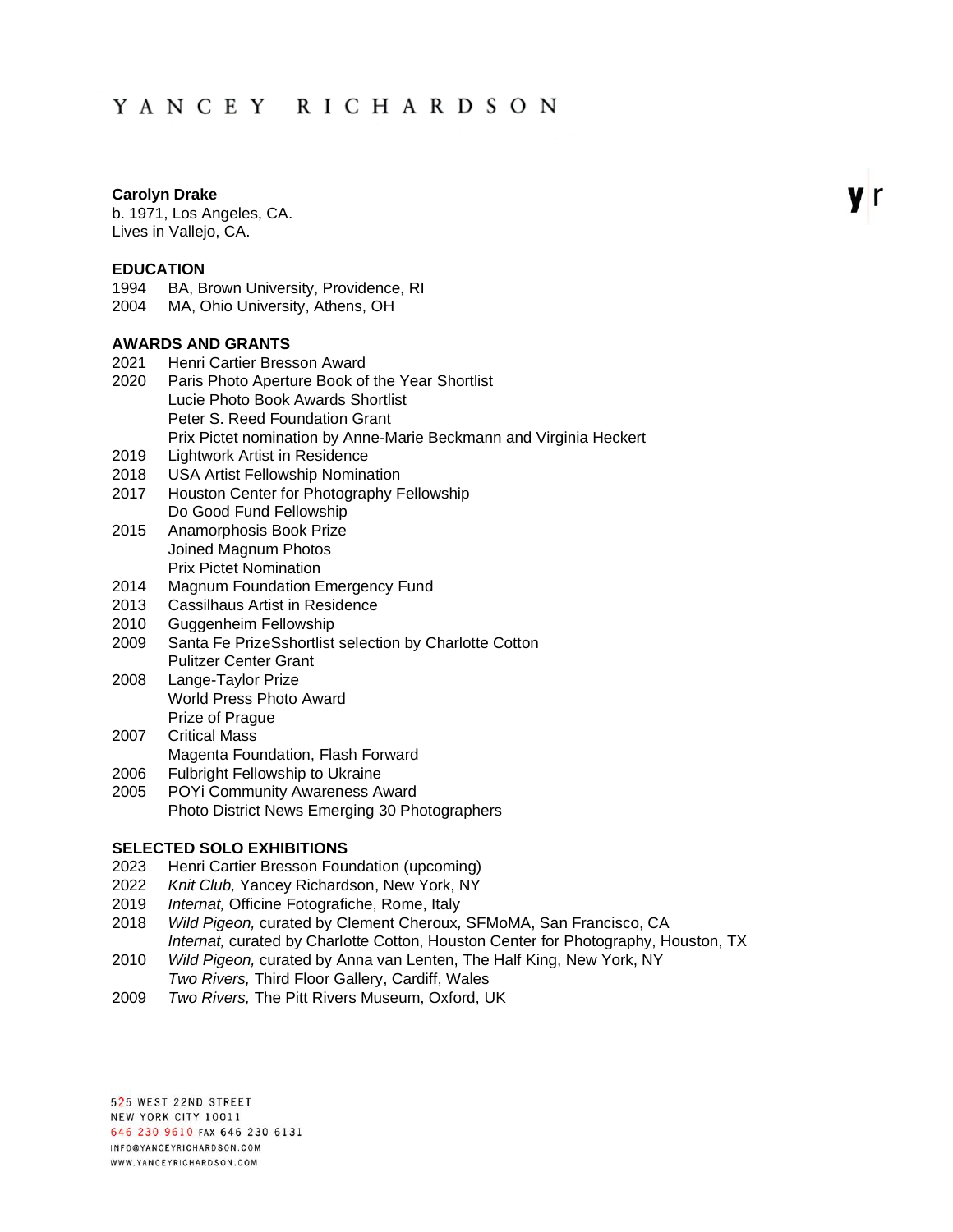## **SELECTED GROUP EXHIBITIONS**

- 2022 *Image Gardeners,* McEvoy Foundation, San Francisco, CA
- 2021 *Close to Home: Creativity in Crisis,* SFMoMA, San Francisco, CA *American Epidemic: Guns in the United States,* Museum of Contemporary Photography, Chicago, IL
- 2020 *70 Years of Correspondences: Magnum Photos and Picto 1950-2020,* Richard Taittinger Gallery, New York, NY
- 2018 Magnum Printroom, London, UK
- 2017 *Women Seeing Women,* Staley-Wise Gallery, New York, NY
- 2016 *Two Rivers,* The Photo Book Museum, Cologne, Germany
- 2015 *Wild Pigeon,* Landskrona Fotofestival, curated by JH Engstrom, Landskrona, Sweden
- 2011 *New York Photo Festival,* curated by Elizabeth Biondi, New York, NY *Moving Walls,* Soros Foundation, New York, NY *Guernsey Photo Festival,* Guernsey, UK *Bursa Photo Festival,* Bursa, Turkey
- 2009 Prospekt Gallery, Milan, Italy

# **SELECTED PUBLICATIONS AND PRESS**

- 2022 *Harpers Magazine,* 'Carolyn Drake: Knit Club'
- 2021 *Paper Journal*, Feuerhelm, 'Carolyn Drake Knit Club' Issue 19 *Washington Post*, Dickerman, 'Faulknerian images reflect the bonds of women in the South' *Photo Eye*, Odette England, 'Book of the Week,'
- 2020 *The Guardian*, Tim Adams, 'The big picture: The Women of Water Valley, Mississippi'
- 2018 *British Journal of Photography's Community Issue Juxtapoz, "The Gentle Drifter" SF Weekly,* Jonathan Curiel, 'Pigeon Hole: Carolyn Drake's Photography of China's Uighurs' *British Journal of Photography*, Allie Haeusslein, 'Carolyn Drake's collaborative project Internat'
- 2017 *Paris Review*, Rebecca Bengal, 'Reimagining Female Identity in a Ukrainian Orphanage' *Internat, Best Book lists*: Simon Bainbridge, Frederic Lezmi *The Fall, "Gentrification"*
- 2016 *Vice Photo Annual ,"The Forgotten Side of California"*
- 2015 *The Art of Life in Central Asia,* Darren Byler, 'Xinjiang Thoughts on Carolyn Drake's Wild Pigeon' *New York Review of Books*, Ian Johnson, 'China: What the Uighurs See' *Harpers Magazine,* 'Carolyn Drake: Wild Pigeon'
- *2014 The Guardian*, Sean O'Hagan 'China's Wild West: Photographing a Vanishing Way of Life' *Wild Pigeon, Best Book lists*: Martin Parr, Markus Schaden, Melanie McWhorter *Two Rivers, Text zur Kunst,* Michael Hagner, 'The Photobook'
- 2013 *Two Rivers*, *The New Yorker*, Elif Batuman *Two Rivers, Guernica,* Glenna Gordon *Two Rivers, The Guardian*, Sean O'Hagan *Two Rivers, The Asia Society*, Paul Chung

# **LECTURES**

- 2021 Self Publish Be Happy: Destabilizing Documentary In Conversation with Charlotte Cotton, Qatar Photo Festival
- 2020 Aperture Book Awards Conversation with Susan Meiselas Martin Parr Foundation, Bristol, UK
- 2019 Minneapolis College of Art and Design, Minneapolis, MN Mass Art, Boston, MA
- 2018 Barbican Centre, in conversation with Susan Bright, London, UK

525 WEST 22ND STREET NEW YORK CITY 10011 646 230 9610 FAX 646 230 6131 INFO@YANCEYRICHARDSON.COM WWW.YANCEYRICHARDSON.COM

r